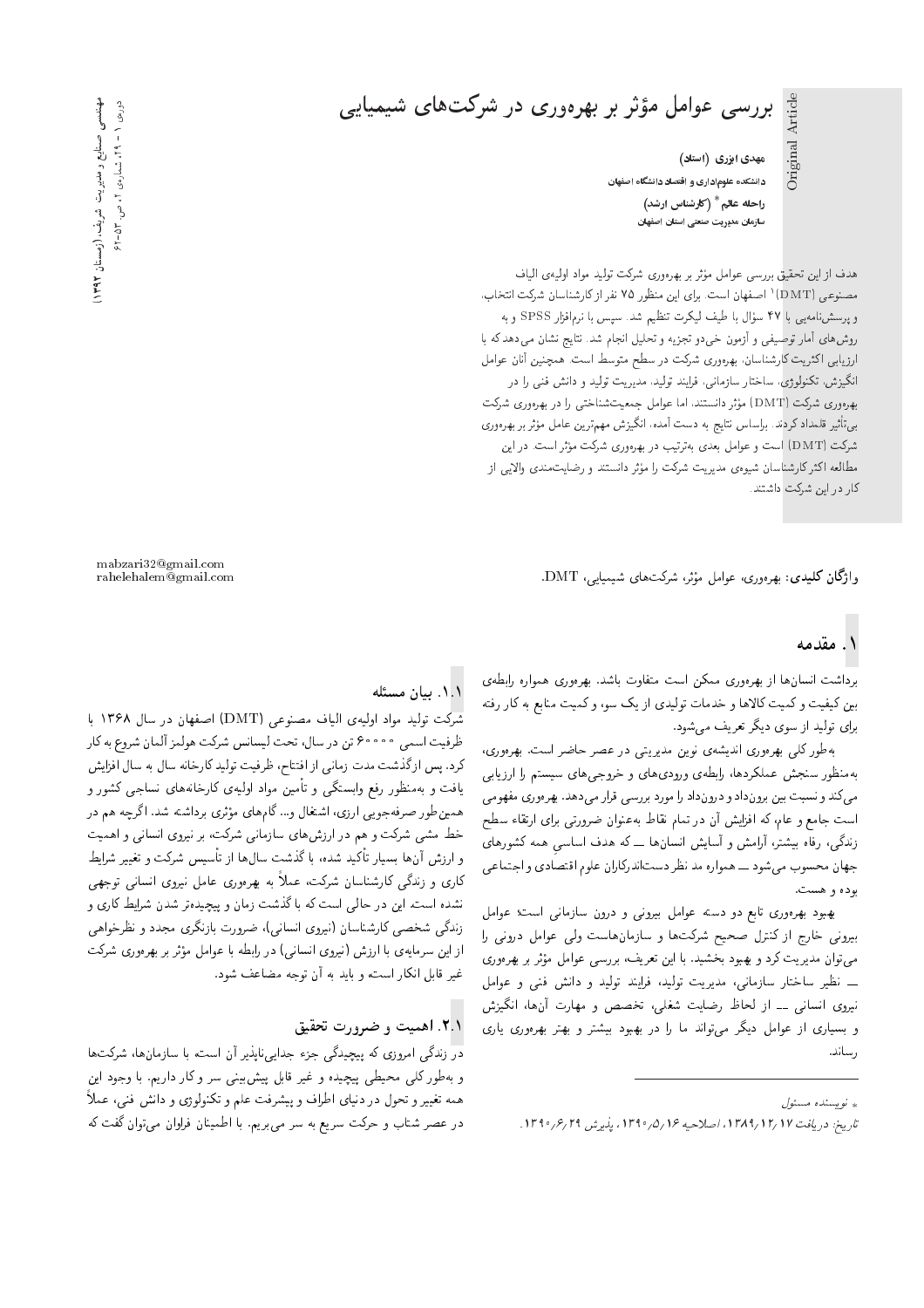امروزه ضعف ما در شناخت و أگاهي از سيستمهاى اجتماعي و سازماني است، چرا که بر این سیستمها تا تیر کداشته و از آنها متاثر میشویم. برای یافتن راه مناسب<br>میسمید رشد و ترقی در این سازمانها و ماندن در عرصه رقابت در این دنیای پرشتاب، باید در شناسایی پیچیدگی های موجود بکوشیم. بی شک بهرهوری سازمان ها یکی از مهمترین راههای دست،ابی به این هدف ـــ تولید بیشتر، کیفیت بالاتر، هزینههای كم تر و استفاده بيشينه و بهينه از منابع موجود ـــ است. پرواضح است كه بررسى عوامل مونر بر بهرهوری باعث جدب بهتر منابع و تحصیص مناسب هریشهها می سود،<br>مسلمان استفاده استفاده استفاده و استفاده و استفاده استفاده استفاده می برد. و مديريت نيز مي تواند با ارزيابي خود و شناخت اين عوامل، آنها را تقويت كند. و مدیریت نیز می واند با آرزیابی حود و سماحت این عوامل، آنها را نفویت نمد.<br>حمایت می این کنید و این مورد است. یکی از مهم رین جوایز نیفی، به منظور تقویب این عوامل، جایزهی ملی بهرهوری و<br>منا تعالمي سازماني است. بدينترتيب سازمانها مىتوانند با تأمين الزامات آنها مسير دست یابی به تعالی را هموار سازند.<sup>[۱]</sup><br>اسطاعات استان که DMTL نما

دراين راستا شركت DMT اصفهان نيز همانند هرسازمان ديگري ازگستردگي هاي حاص حود و پیچیدنی&ی موجود در این صنعت برخوردار است. مدیران برای موبر<br>۱۰ - این این این این این مورد در این این این آین این این این این این بودنِ ارزیابی و حل مسائل بهرهوری به تعیین علل پیدایش آنها نیاز دارند.<sup>[۲]</sup><br>مسائل استان

بهبود بهرهوری در این شرکت به دلایل گفتهشده از اهمیت خاص برخوردار است و لازمهی ان بررسی عوامل مؤثر بر بهرهوری این شرکت خواهد بود. مسلما<br>سیکاره با این مکتب DMET : بر اینکلیس اینکلیسا که با اینکلیسا - چون کارشناسان شرکت DMT خود در جریان فرایند انجام کار قرار دارند، آشنایی<br>بایست و سیاست کلاه ملموس تری با مشکلات و پیچیدگی های روند انجام کارها دارند و می توانند عوامل موںر بر بھرہوری را بھىر سىاسايى تىند.<br>.

#### ۳.۱. اساس بهرهوری

ا در قرار است نسور ما در صحم*ه ی* بین المل<sub>ی</sub> اقتصاد و بجارت حرفی برای نفس<br>مالیست است و است داسته باسد و برای حود جایی پیدا نید، پیس از هر چیز باید به عامل بهرهوری توجه<br>این مطالب استان است و سایت است. داشت. تا پیش از این، رشد مداوم و سریع بهرهوری حداقل ۵۰ سال طول میکشید تا یک کشور عقب مانده به یک کشور توسعه یافته تبدیل شود. اما با توجه به نرخ<br>رشد بهرهوری، بعضی ازکشورهای عقب.مانده توانستهاند طی مدت ۲۰ سال توسعه رسد بهرهوری، بعضی از نسورهای عقب ماهده توانسته اند طی مدت ۱۰ سال توسعه<br>ساخت کارسکرد است پیدا کنند که این تغییر در نتیجهی انقلاب بهرهوری حاصل شده است.<sup>[۳]</sup> امروزه نظام<br>میسا با ایران است ایران الاد پیشنهادات با هدف اصلی بالا بردن کارایی و اثربخشی سازمان و بهبود بهرهوری ایجاد شده است که این امر نشاندهندهی اهمیت موضوع بهرهوری است.<sup>[۴]</sup><br>.

#### ۴.۱. سطوح بهرهوری

بیش از دو قرن پیش، واژه بهرهوری برای اولینبار بهوسیلهی کویزنی (۱۷۶۶) در یک مجله کشاورزی استفاده شد. از آن زمان تاکنون این اصطلاح در موارد مختلف و سطوح گوناگون، بهويژه در رابطه با سيستم هاى اقتصادى، به كار رفته است.

ىي<sub>ر</sub>دىد<sub>ار بر</sub><br>-جنین استدلال میشود که بهرهوری یکی از مهمترین متغیرهای تأثیرگذار بر فعالیتهای اقتصادی تولیدی است و عموماً از آن به عنوان یک مفهوم سیستمی<br>تارا به بنا قابل استفاده در سطوح مختلف ـــ از قبيل فرد و ماشين تا شركت، صنعت و اقتصاد ملی ـــ یاد شده است.<sup>[۵]</sup>

۱. به<sub>ز</sub>هوری ف<sub>ر</sub>دی

منظور از بهرهوری فردی، استفادهی بهینه از مجموعه استعدادها و توانایی های بالقوهى انسان و نعمت هاى الهى در طول زندگى شخصى و اجتماعى است. اين بهرهبرداری میتواند هم در راستای اهداف مادی (یعنی فراهمکردن زندگی بهتر) و هم در راستای اهداف معنوی (یعنی حرکت به سمت زندگی متعالمیتر) باشد.

با ارتقاء بهرهوری فردی، این بهبود از یک سو در نتیجه کار وی بروز می یابد و از "OwW|t u; QO C@Ft C=Q}}eD V}=O}B ?Hwt Q=m \}Lt QO Q}F -=D =@ Qo}O |wU

۲ . بهرهو**ری شرکت**<br>بهرهوری اساس سوددهی و بقاء شرکت است. شرکتهای برخوردار از بهرهوری بهردوری اساس سوددهی و بقاء سرنب اسب. سرنب@ناع برحوردار از بهردوری<br>الاحی با ایران بالاتر تمایل به داشتن سود نهایی بالاتر دارند. ضمنا چنانچه بهرووری انها از<br>جلیل مصدر میکند کنیم رقبایشان بیشتر رشد کند سود آنها افزوده خواهد شد.<sup>[۶]</sup> اگر شرکتی بخواهد رفبایسان بیستر رسد تند سود آنها افزوده خواهد شد.<sup>ب</sup> ادر سرتنی بخواه<br>سود خود را افزایش دهد باید بهرهوری را نیز بهموازات کیفیت افزایش دهد.<sup>[۷]</sup>

#### ۳. بهرهوری در صنعت

در صنعت، رشد بهرهوری بیشتر از حد متوسط، سبب کاهش هزینهها و قیمتها می شود.

۴ بهرەورى مل*ى* 

در سطح ملی، رشد بهرهوری زمینهی مناسبی برای مقابله با افزایش نرخ دستمزدها و قیمت ها و دیگر ورودی های فراهم میسازد و به معنای کاهش نیاز به نهادها برای تولید است که این خود سبب صرفهجویی و افزایش طول دورهی مصرف ورودیهای میشود.<sup>[۸]</sup>

#### ۵.۱. واژههای مرتبط با بهرهوری

اندیشمندان و نویسندگان متون مختلف، واژههایی مثل بهرهوری، کارایی، اثربخشی، اشتغال به کار، تولید، عملکرد، سودآوری و… را به کار می برند که گاهاً سوء تفاهمها و اختلاف برداشتها از مفهوم این واژهها باعث ایجاد اشتباه و حتبی سردرگمی مه رشود.

۶.۱. **مروری بر تحقیقات**<br>درآین قسمت ابتدا به سیر تحول تاریخی بهرهوری و سپس به مرور برخی از مهمترین در این قسمت ابتدا به سیر تحول تاریخی بهرورزی و سپس به مرور برخی از مهم رین<br>با ایلمات کرد و این میلیمانیک مطالعاتی له در داخل و خارج از لسور درخصوص بهرهوری و عوامل موتر بر آن<br>از از گرفت است. انجام گرفته است، م<sub>ی</sub>پردازیم.

.<br>انقلاب بهرهوری توسط فردیک دبلیوتیلور در ۱۸۸۱ آغاز شد، که می توان از آن بهعنوان تاریخ مطالعات رسمی و علمی مدیریت بهرهوری نام برد.<sup>[۹]</sup><br>سا<sup>ر</sup> سالم

ما دو به این سیجه رسید که عوامل اجتماعی مثل انگیزس کارکبان، سکتل تصارت،<br>است سیسل استقبال استقبال استقبال استقبال استقبال استقبال استقبال رضایت.ندی، و روابط بین آن ها بر بهرهوری آنان تأثیر میگذارد.<sup>[۱۰]</sup> (آوریل، ۱۹۷۲)<br>میرکس ایران ایران ایرانی

در سرنٹ بین آلمدے رات ول، بھرہوری یا بھبود نمیت نوئیڈ، در سرنٹ زیرا نس<br>مسکنیت ایک سکت سے اسک با ''قرايس نيفيت با نكيه برنيفيت جامع و در سرنت ملي قولا د با بهبود تار برى منابع؛<br>اخليف الغصاب = الظا افزایش یافته است.<sup>[۱۱]</sup><br>مصدر اسلمان

برخی از افرادی که مطالعاتی درباره مقایسه بین انمللی بهرهوری انجام دادهاند<br>اساسی اسلامی Dale w. Jorgenson, Dianne Cummings, عبارتاند از: تيمي متشكل از<br>استحداث Dac و Cl بهطور همهجانیه بررسی کردند. مادیسون در مقالهی حاب شده در سال ۱۹۶۷ بنام lauris R. Christensen که تأثیر نهادهها را بر ستاندهها یا بهرهوری کل عوامل را «سطوح مقايسهيى بهرهوري دركشورهاي توسعه يافته» وهمچنين دركتاب «مراحل توسعه سرمایهداری» که در سال ۱۹۸۲ منتشر شد به این موضوع پرداخته است. "CU= xDN=OQB `w[wt u}= x@ OW QWDvt 1982 p=U QO xm |Q=Ox}=tQU xaUwD ' (همکار جان کندریک) و با همکاری جوج<br>گفت ایرا همچنین تحقیقی نوسط الیوب دراسمن - (همدار جان د<br>سدلر <sup>از</sup>در مرکز بهرهوری آمریکا <sup>۴</sup> صورت گرفته است.<sup>[۹]</sup><br>منصل منطقه (۱**۱** سفر)

فرشادفر (۱۳۸۸) در تحقیق خود با عنوان عوامل مؤثر بر بهرهوری نیروی انسانبی فرسادفر (۱۱۸۸) در تحقیق خود با عنوان عوامل موتر بر بهرهوری نیروی استانی<br>- کشمام شایفت میشتریکشان بهران اسکانک انشار کردند به یک به کال یا ا در سرنب های ندونی صنعتی و نساورزی استان درماستاه نه به روس دروستان والیس<br>اسطح کارها انجام گرفت به این نتایج دست یافت.<sup>[۱۲]</sup> هفت عامل آموزش، نظم و قانون $\omega$ داری،<br>.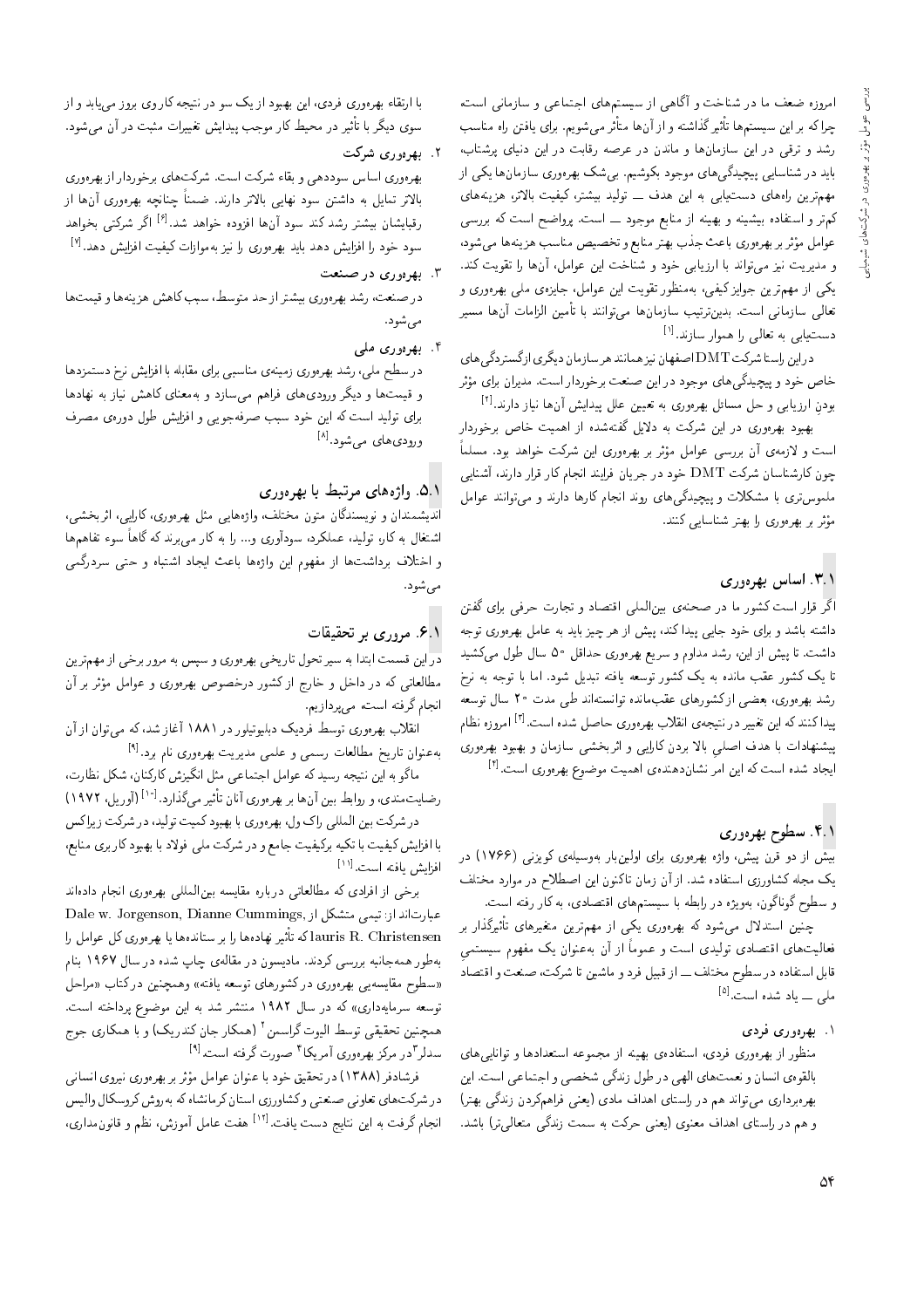مدیریت، انگیزه، نظام مناسب پرداخت، وجدان کاری، و صرفهجویی از عوامل مؤثر بر بهرهوری نیروی انسانی هستند و افزایش هرکدام از آنها سبب افزایش بهرهوری نیروی انسانی در این شرکتها می،شود. بهبود نظام پرداخت سبب افزایش انگیزه و درنتیجه افزایش بازده کارکنان خواهد شد. مدیریت بهعنوان یکی از عوامل اثرگذار در بهبود شرایط درون سازمانی نقش بهسزایی در ارتقاء کمی و کیفی شرکت دارد. انگیزه بر بهرهوری تأثیر مثبت و مستقیم دارد، حال آن که اندازهگیری این متغیر کار دشواری است. قبل از عضوگیری یا استخدام نیروی کار در بخش تعاونی، آموزش این نیروها و آشناکردن آنها با حیطهی فعالیتشان نقش بهسزایی در ارتقاء سطح بهرهوری کارکنان و در نهایت افزایش بهرهوری شرکت دارد.

قلمی زاده (۱۳۸۸) در پژوهشی به اندازهگیری و تحلیل عوامل مؤثر بر بهرهوری صنایع تبدیل<sub>ی</sub> چای کشور پرداخته<sup>ا۱۳</sup> و طبق نتایج به دست آمده از تجزیه و تحلیل استنباطي و آزمون فريدمن مهم ترين عامل ايجاد نابهساماني در صنعت چاي، مشكل بازاریابی و فروش چای تولید داخل است که خود معلول عوامل مختلفی است. به هرحال در مواجهه با هر مسئلهیی، صرفاً با تغییر در یک یا چند مؤلفهی خاص نمی توان دگرگونی بنیادی در شرایط و کارکردها ایجاد کرد، بلکه باید با شناخت ابعاد مختلف آن و بررسی همهی جوانب اقلام به ارائهی راهکار برداخت.

طواری (۱۳۸۷) با شناسایی و اولویتبندی عوامل مؤثر بر بهرهوری نیروی انسانی با استفاده از تکنیک MADM دریافت که عامل مدیریتی دارای بیشترین اهمیت یا اولویت است.<sup>[۱۴]</sup> عوامل اجتماعی روانی، فرهنگی، محیطی در ردههای بعدی قرار دارند، و در نهایت عامل فردی دارای کم ترین میزان اهمیت است. عامل «رضایت از شغل» از جمله عوامل اجتماعی ـروانی است که اهمیت نسبتاً بالایی دارد.

میرغفوری (۱۳۸۷) با شناسایی، تجزیه و تحلیل، و رتبهبندی عوامل مؤثر بر بهرهوری معلمان استان یزد<sup>[۱۵]</sup> نشان داد که عوامل آموزشی و اقتصادی ـرفاهی بیشترین تأثیر را بر بهرهوری معلمان دارند.<sup>[۱۵]</sup>

امینی (۱۳۸۷) در تحقیق خود با هدف تحلیل عوامل مؤثر بر بهرهوری انرژی در کارگاههای بزرگ صنعتبی ایران، به این نتیجه رسیده که نسبت شاغلین با مدرک تحصیلی مهندسی به کل شاغلین تولیدی بهعنوان متغیر جانشین پیشرفت تکنولوژی تأثیر مثبت و معنىدارى بر بهرەورى انرژى دارد و ارتقاء سطح بهرەورى مىءتواند بە ارتقاء سطح بهرهوري انرژى كمك كند.[19]

تحقیق انجام شده توسط امیرتیموری (۱۳۸۷) با هدف بررسی عوامل مؤثر بر بهرهوری موجودی سرمایه در بخش کشاورزی ایران نشان داد که متغیرهای نیروی كار مورد استفاده بهازاي هر واحد سرمايه (L/K) و متوسط سرمايه انساني بهازاي هر واحد سرمايه (H/K) تأثير مثبت، و متغير فاصله توليد بالفعل از توليد بالقوه (EXC) نأثیر منفی در بهرهوری موجودی سرمایه در بخش کشاورزی دارند.<sup>[۱۷]</sup>

غلامی روچی (۱۳۸۴) در تحقیقی که با هدف تحلیل عوامل مؤثر بر بهرهوری کل عوامل تولید (TFP) صنایع کوچک روستایی تحت پوشش جهاد کشاورزی استان اصفهان انجام داد، نشان داده كه سطح تحصيلات نيروي كار توليدي بر TFP كارگاه اثر منفى دارد.<sup>[۱۸]</sup>

کارگر (۱۳۸۳) به تحلیل وضعیت اماکن ورزشی کشور و تعیین عوامل مؤثر بر بهرهوری از دیدگاه خبرگان و ارائه مدل بهرهوری پرداخته که در آن با استفاده از آزمون تحلیل واریانس فریدمن برای اولویتبندی عوامل مؤثر بر بهرهوری اماکن ورزشی، نشان میدهد که عامل نیروی انسانی بیشترین میانگین رتبه راکسب کرده است.<sup>[۱۹]</sup>

مقدس (۱۳۸۱) در تحقیقی با بررسی جامعهشناختبی عوامل مؤثر بر بهروری کادر اداری سازمانهای دولتی شیراز، بیان میدارد که متغیرهای وضعیتی مثل

جنس، سابقه کار و تحصیلات تأثیر قابل ملاحظهیی بر بهرهوری کارمندان دارند. میزان تحصیلات بالا عاملی مفید و تشویقآمیز در راستای بهبود بهرهوری است، اما این امر در مورد مدیران صادق نیست.<sup>[۲۰]</sup> تالوکدار (۲۰۱۱) الگوهایی از تحقیقات بهرهوری در ادبیات بازرگانی را بررسی کرده است.<sup>[۱۱]</sup>

کوگل (۵ ° ° ۲) تأثیر سن کار افراد را بر بهرهوری کل بررسی کرد. براساس ادبیات موضوعی که وی مطرح میکند، مهمترین متغیر تعیینکنندهی تفاوت در تولید سرانه درکشورها مربوط به بهرهوری کل عوامل تولید است. کوگل در این مقاله با توجه به دادههای مقطعی کشورها به این نتیجه رسید که نسبت وابستگی جوانان (جمعیت زیر سن کار) بر جمعیت در سن کارگروه مذکور بهرهوری کل عوامل را کاهش میدهد. در این مطالعه ثابت شده است که ساختار سنبی مهم ترین متغیر توضیحدهندهی تفاوت در توليد سرانه كشورهاست. <sup>[۱۷]</sup>

هاماتو (۶۰۰۶) در مطالعه یی با عنوان «کنترل محیطی و بهرهوری صنایع تولیدی ژاپن» نشان دادكه رابطهي مخارج كنترل ألودگي و مخارج تحقيقات «مثبت» و رابطهي مخارج کنترل ألودگی و متوسط عمر موجودی سرمایه «منفی» است. همچنین نتایج حاکمی از وجود رابطه ی مثبت بین سرمایهگذاری در تحقیقات و نرخ رشد بهرهوری کل است.<sup>[۱۷]</sup>

پون لی لم (۵ °۲۰) عوامل اندازهگیری بهرهوری برای شرکت تلفن هنگکنگ را بررسی کرد و نشان داد که افزایش بهرهوری تحت تأثیر عوامل متفاوتی است. وی کنترل قیمت، تأثیر تکنولوژی، نرخ بازگشت سرمایه و تنظیم کف قیمت را از جملهی این عوامل دانست. [<sup>11]</sup>

میکتا و مولدر (۲°۲°) با بررسی بهرهوری انرژی در ۵۶ کشور توسعه یافته و در حال توسعه در ده فعالیت صنعتی، نشان داد که براساس محاسبات انجام شده در مورد میانگین وزنی نرخهای رشد سالانه بهرهوری انرژی، طی دوره زمانی ۱۹۷۵-۱۹۹۰ برای مناطق صنعتی و غیر صنعتی، بهرهوری انرژی در فعالیت های مختلف صنعت تفاوتهاى زيادى با يكديگر دارند. اين اختلافات اساساً نتيجهى فعالیتهایی است که نیازمند نیروی کار ماهر بیشتر و تکنولوژی بالاتر نسبت به دیگر فعالیتهاست. نرخهای رشد بهرهوری در هر دو منطقه ـــ مناطق صنعتی و غیرصنعتی در صنایع انرژی ـــ بالا است ولی در مناطق صنعتی، بالاتر از مناطق غیرصنعتی است. همچنین نتایج این مطالعه نشان می،دهد که قیمتهای انرژی .<br>نقش محدودی در رشد بهرهوری انرژی دارند و تغییر تکنولوژی بهعنوان عامل<sub>ی</sub> مهم در رشد بهرهوری انرژی محسوب میشود. از این رو، انتقال تکنولوژی و گسترش دانش فنی در بین کشورهای مختلف دنیا اهمیت ویژهیی می یابد.<sup>[۱۶]</sup>

گريگوري (٥٠١١) معتقد است نيروي انساني مهمترين عامل در ارتقاء بهرهوري است و اظهار می،دارد چنانچه کارکنان در قبال سازمان خود احساس تعهد کنند و از حمایت سازمانی برخوردار باشند، بیشترین بهرهوری را خواهند داشت. پلیلاک (۲۰۰۰) نیز اظهار میردارد نحوهی مدیریت صحیح یکی از اصول بهرهوری در سازمان است. به باور اکسل (° ° °۲) بهرهوری در سازمانها ریشهیی است و باید به صورت سیستماتیک و فرایندی پیش رود.<sup>[۱۹]</sup>

هارادا (٢٠٠١) با استفاده از دادههای مقطعی به بررسی بهرهوری کل عوامل تولید (TFP) واحدهای خدماتی و تولیدی جدید ژاپن پرداخت که در آن از تابع دومتغیره کلاب - داگلاس و معادلات همزمان استفاده کرد. نتایج بررسی نشان داد که «سرمایه» و «نیروی کار» عوامل مؤثر بر TFP هستند ولمی جنس و سن مدیران تأثیر معنیداری بر TFP ندارد.<sup>[۱۸]</sup>

گوناسکاران (۱۹۹۴) در تحقیقی افزایش پیشرفت بهرهوری وکیفیت در ساختار سازمانها را با استراتژی های جدید مورد بحث قرار داد و عامل مهم در افزایش کیفیت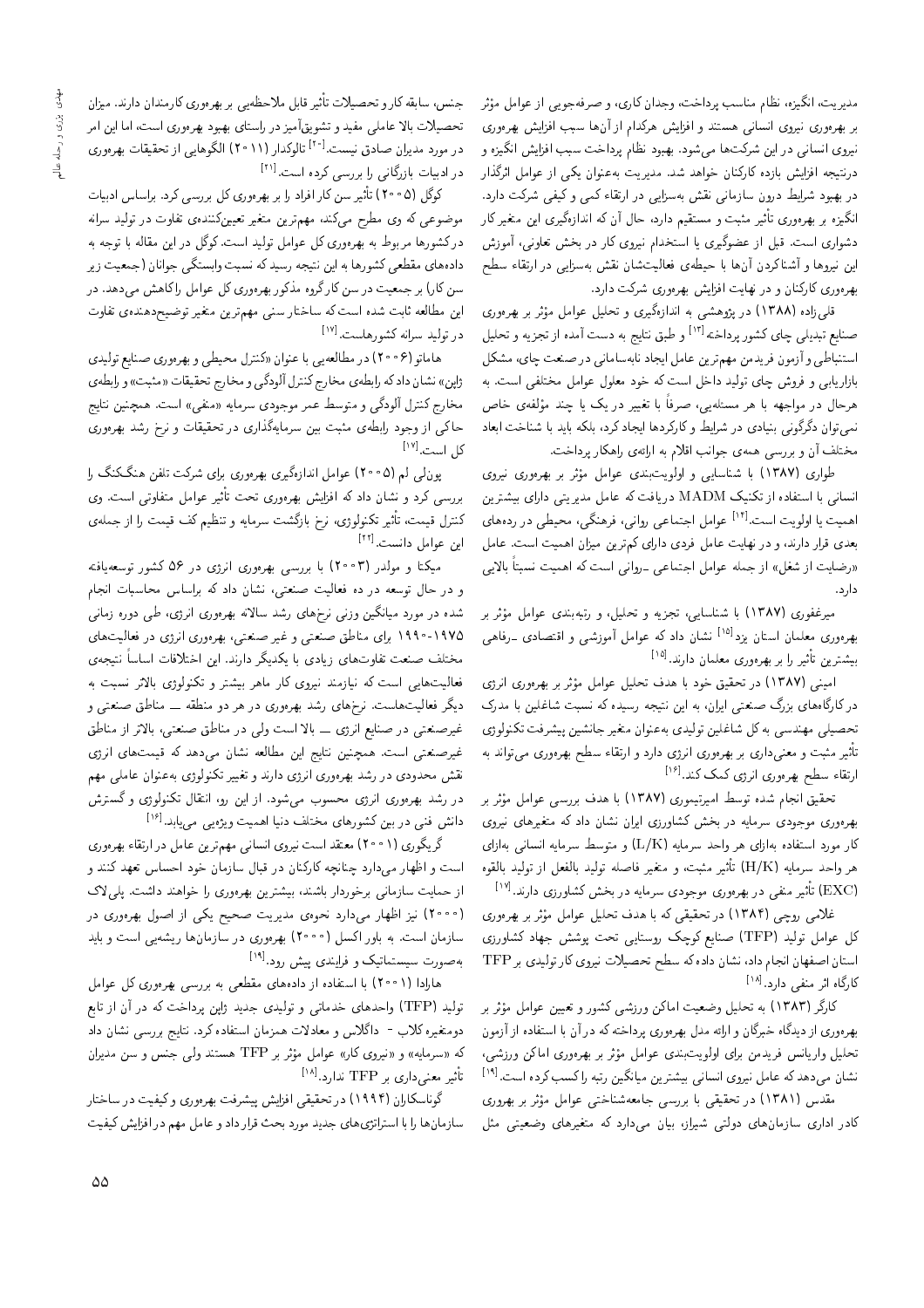و بهرهوری ساختار سازمانی در شرکتها را R&D تولیدکننده می داند.<sup>[۲۳]</sup> والترز در ۱۹۸۵ به این نتیجه رسید که رضایت شغلبی هیچگونه رابطهی علمی با بهرهوری كاركنان ندارد.<sup>[11]</sup>

### ۷.۱. اهداف پژوهش

- ۰. بررسی عوامل مؤثر بر بهرهوری شرکت DMT اصفهان؛
- ۲. شناسایی نقاط قوت و ضعف عوامل مؤثر بر بهرهوری در شرکت DMT اصفهان؛
	- ۳. ارائه پیشنهادهایی در جهت افزایش بهرهوری در شرکت DMT اصفهان. فرضيههاى پژوهش حاضر نيز عبارتاند از:
- ۱. بین عوامل نیروی انسانی و بهرهوری در شرکت DMT اصفهان رابطهی معنی داری وجود دارد.
- ۱.۱ بین رضایت مندی شغلی کارکنان و بهرهوری در شرکت مورد مطالعه رابطهی معنى دارى وجود دارد.
- ٬۲۰۱ بین تخصص و مهارت کارکنان و بهرهوری در شرکت مورد مطالعه رابطهی معنى دارى وجود دارد.
- ۳.۱. بین انگیزش کارکنان و بهرهوری در شرکت مورد مطالعه رابطهی معنی داری وجود دارد.
- ۲. بین عوامل تکنولوژی و بهرهوری در شرکت DMT اصفهان رابطهی معنی داری وجود دارد.
- ۱.۲ بین ساختار سازمانی و بهرهوری در شرکت مورد مطالعه رابطهی معنی داری وجود دارد.
- ٢.٢. بين فرايند توليد بهرهوري در شركت مورد مطالعه رابطهي معنىداري وجود دارد.
- ۳.۲. بین مدیریت تولید و بهرهوری در شرکت مورد مطالعه رابطهی معنی،داری وجود دارد.
- ۴.۲. بین دانش فنی و بهرهوری در شرکت مورد مطالعه رابطهی معنیداری وجود دارد.
- ۳. بین و یژگی های جمعیتشناختی و بهرهوری در شرکت DMT رابطهی معنی داری وجود دارد.
- ۱.۳ . بین سن کارکنان و بهرهوری در شرکت DMT اصفهان رابطهی معنیداری وجود دارد.
- ۲.۳. بین سابقه کار کارکنان و بهرهوری در شرکت DMT اصفهان رابطهی معنى دارى وجود دارد.
- ۳.۳. بین تحصیلات کارکنان و بهرهوری در شرکت DMT اصفهان رابطهی معنى دارى وجود دارد.
- ۴.۳. بین رشته تحصیلی کارکنان و بهرهوری در شرکت DMT اصفهان رابطهی معنى دارى وجود دارد.

#### ۸.۱. شیوه ی یژوهش

از بین روش های متداول تحقیق، با توجه به ماهیت این پژوهش و محدودیت های موجود، روش تحقیق توصیفی ـپیمایشی برای انجام پژوهش حاضر انتخاب شد.

شرکت DMT، با توجه به این که در زمره صنایع تولیدی به شمار می رود و کارشناسان آن که ۷۵ نفر هستند، قلمرو مکانی این تحقیق بوده است. برای جمعآوری اطلاعات پیرامون عوامل مؤثر بر بهرهوری، کلیه کارشناسان شرکت به عنوان «جامعه آماری» در نظرگرفته شد. با توجه به این که حجم نمونه در برگیرندهی تمام کارشناسان شرکت است تحقیق با دقت بالایی صورت گرفته است. در این یژوهش گردآوری دادهها در دو مرحله صورت گرفته است:

- ۱. مطالعات کتابخانهیی؛ در این مرحله مبانی نظری و عوامل مؤثر بر بهرهوری با مراجعه به متون و منابع مختلف گردآوري و مورد مطالعه دقيق قرارگرفت و سپس در تهیه پرسشiامه مورد استفاده قرار گرفت.
- ۲. بررسی پیمایشی؛ بهمنظور بررسی عوامل مؤثر بر بهرهوری در شرکت DMT پرسش نامهیی برای کارشناسان شرکت در ردههای اداری، فنی و تولید و سایر قسمتها طراحی شد. برسشنامه شامل ۴۷ برسش بوده که بهصورت طیف ليكرت از ١-٥ تنظيم شده است.

در این پژوهش روایی پرسشiامه با استفاده از روش اعتبار محتوا توسط گروه کارشناسبی شرکت DMT اندازهگیری شد. برای اندازهگیری پایایی، این برسش،نامه بین ۳۰ نفر از کارشناسان شرکت DMT اصفهان پخش، و پس از جمعآوری و تجزیه و تحلیل دادهها بهکمک نرمافزار SPSS، پایایی پرسش نامه اندازهگیری شد که مقدار آلفای آن (۸۹٪) نشانگر اعتبار بالای آن است. روش آماری مورد استفاده در این تحقیق دو روش آماری توصیفی و استنباطی است. در روش آماری توصیفی از روشهایی همچون جداول توزیع فراوانی، ترسیم نمودار و شاخص های آماری مانند ميانگين، انحراف معيار و... استفاده شده است.

بهمنظور بررسی فرضیات مطرح شده در تحقیق با به کارگیری روش های آمار استنباطي همچون آزمون خي دو  $(\chi^{\dagger})$  و آنوا (ANOVA) اقدام به تجزيه و تحليل دادهها شده است.

# ۲. تجزیه و تحلیل دادهها

دراین قسمت به تجزیه و تحلیل دادهها با استفاده از آمار توصیفی خواهیم پرداخت.

• آزمون فرضيه اصلى شماره ١.

از دیدگاه کارشناسان بین عامل نیروی انسانی و بهرهوری در شرکت DMT اصفهان رابطه وجود دارد (جدول ١). نتايج حاصله نشان مىدهد كه بين عامل نیروی انسانی و بهرهوری در شرکت تولید مواد اولیه اصفهان (۹۰٫۱ - P=) ابطهی معنی دار وجود دارد. (درجه آزادی = ۱)

جدول ۱. آزمون خی دو رابطه بین بهرهوری و عامل نیروی انسانی.

|       |       | عامل نیروی انسانی |       |       |         |
|-------|-------|-------------------|-------|-------|---------|
| جمع   | مناسب | نامناسب           |       |       |         |
| ۳۲    | ۲۳    | ٩                 | تعداد |       |         |
| ۵۳٬۳  | ۳۸٬۳  | ۱۵٬۰              | درصد  | متوسط |         |
| ۲۸    | ۲۷    |                   | تعداد |       | بهرەورى |
| 46, Y | ۴۵٬۰  | ۱,۷               | درصد  | ز باد |         |
| ه ۶   | ۵۰    | ۱۰                | تعداد |       |         |
| ۰٫۰۱  | ۸۳٫۳  | ۱۶٬۷              | درصد  |       | جمع     |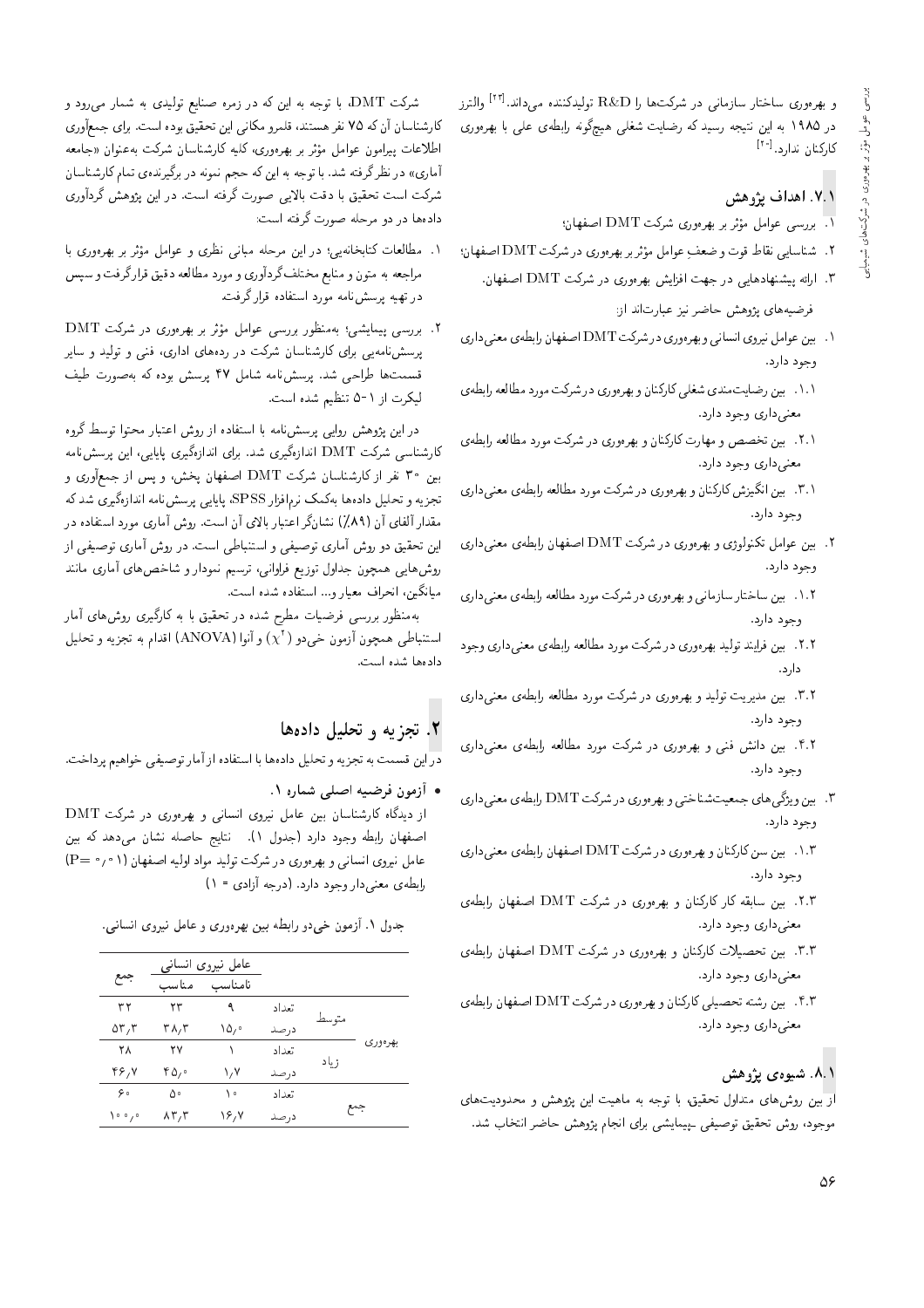### • أزمون فرضيه شماره ١.١.

از دیدگاه کارشناسان بین رضایت مندی شغلی کارکنان و بهرهوری در شرکت DMT اصفهان رابطه وجود دارد (جدول ٢). نتايج حاصله نشان مىدهد كه بین رضایت مندی شغلی کارکنان و بهرهوری در شرکت تولید مواد اولیه اصفهان  $(1 - C)$  (با ۹ $(Pe = C)$  رابطهى معنى دار وجود ندارد. (درجه أزادى = ۱)

• آزمون فرضيه شماره ٢.١.

از دیدگاه کارشناسان بین تخصص و مهارت کارکنان و بهرهوری در شرکت DMT اصفهان رابطه وجود دارد (جدول ٣). نتايج حاصله نشان مى دهدكه بين تخصص و مهارت كاركنان و بهرهورى در شركت توليد مواد اوليه اصفهان با (٣٠/ ° P=) رابطهى معنىدار وجود ندارد.(درجه أزادي = ١)

● آزمون فرضمیه شماره ۳.۱.<br>از دیدگاه کارشناسان بین انگیزش کارکنان و بهرهوری در شرکت تولید مواد اولیه x}rw= O=wt O}rwD CmQW QO |QwxQy@ w u=vmQ=m VR}ov= u}@ u=U=vWQ=m x=oO}O R= (DMT) اصفهان رابطه وجود دارد (جدول ۴). نتایج حاصله نشان می0هد<br>کمیسازگری کاکمان نه بین اندیزس تارتمان و بهرهوری در سرتب توتید مواد اولیه اصفهان<br>۱۰ ـ ۱۰ ـ ۱۰ ـ ۱۰ ـ بـ المسلم المسلم المسلم ۱۰ (۱۰۰۰م - P) رابطهی معنیدار وجود دارد. (درجه آزادی = ۱)<br>.

جدول ۲. آزمون خي دو رابطه بين بهرهوري و رضايت شغلي.

|              |         | رضايت شغلى |       |        |          |
|--------------|---------|------------|-------|--------|----------|
| جمع          | YL      | يايين      |       |        |          |
| ۳۲           | ۲۳      | ٩          | تعداد |        |          |
| $\delta r/r$ | ۳۸٬۳    | ۱۵٬۰       | درصد  | متوسط  |          |
| ۲۸           | ۲۵      | ٣          | تعداد |        | بهر ەورى |
| ۴۶٫۷         | ۲۱٬۷    | ٥,٠        | درصد  | ز یا د |          |
| ه ۶          | ۴۸      | ۱۲         | تعداد |        |          |
| ۰٫۰ (        | ۰ ، ^ ۸ | ۰٫۰ کا     | درصد  |        | جمع      |

جدول ۳. آزمون خي دو رابطه بين بهرهوري و تخصص ومهارت كاركنان.

|          |       |       | تخصص و مهارت كاركنان                        |              |
|----------|-------|-------|---------------------------------------------|--------------|
|          |       | يايين | Yl                                          | جمع          |
|          | تعداد | ۲     | ۳.                                          | ۳۲           |
| متوسط    | درصد  | ۳٫۳   | $\Delta$ ° / °                              | $\delta r/r$ |
| بهره وري | تعداد | ۴     | ۲۴                                          | ۲۸           |
| ز یاد    | درصد  | ۶٬۷   | $\mathfrak{p}_{\mathfrak{o}_f\mathfrak{o}}$ | ۴۶٬۷         |
|          | تعداد | ۶     | ۵۴                                          | ه ۶          |
| جمع      | درصد  | ۰,۰۱  | $\mathsf{A} \cdot \mathsf{A} \cdot$         | ۰٫۰۱         |

#### جدول ۴. آزمون خی دو رابطه ببین بهرهوری و انگیزش کارکنان.

|              | انگيزش |                     |       |       |          |
|--------------|--------|---------------------|-------|-------|----------|
| جمع          | YL     | يايين               |       |       |          |
| ۳۲           | ۱۷     | ۱۵                  | تعداد |       |          |
| $\delta r/r$ | ۲۸٬۳   | ۲۵                  | درصد  | متوسط |          |
| ۲۸           | ۲۸     | $\ddot{\mathbf{0}}$ | تعداد |       | بهر ەورى |
| ۴۶٬۷         | 46, Y  | $\circ$             | درصد  | ز یاد |          |
| ه ۶          | ۴۵     | ۱۵                  | تعداد |       |          |
| ه ه ۱        | ۷۵     | ۲۵                  | درصد  |       | جمع      |

## • آزمون فرضيه اصلى شماره ٢.

از دیدگاه کارشناسان بین عامل تکنولوژی و بهرهوری در شرکت تولید مواد اولیه (DMT) اصفهان رابطه وجود دارد (جدول ۵). نتايج حاصله نشان مىدهد که بین عامل تکنولوژی و بهرهوری در شرکت تولید مواد اولیه اصفهان  $(1 - \epsilon)^{\sigma}$ ار (مادوجود دارد. (درجه آزادی) ( $P = \gamma$ 

• آزمون فرضيه شماره ١.٢.

از دیدگاه کارشناسان بین ساختار سازمانی و بهرهوری در شرکت تولید مواد اولیه DMT) اصفهان رابطه وجود دارد (جدول ۶). نتايج حاصله نشان مى دهد که بین ساختار سازمانی کارکنان و بهرهوری در شرکت تولید مواد اولیه اصفهان 1 ° ° م ° = P) رابطهى معنى دار وجود دارد. (درجه آزادى = ١)

• آزمون فرضيه شماره ٢.٢.

از دیدگاه کارشناسان بین فرایند تولید و بهرهوری در شرکت تولید مواد اولیه (DMT) اصفهان رابطه وجود دارد (جدول ۷). نتايج حاصله نشان مىدهدكه بین فرایند تولید و بهرهوری در شرکت تولید مواد اولیه اصفهان (۱°۰٫°= P)  $(1 = \{c, c\}$ رابطه ی معنی دار وجود دارد. (درجه آزادی

جدول ۵. آزمون خی دو رابطه بین بهرهوری تکنولوژی.

| جمع<br>مناسب<br>۱۴<br>۳۲ | نامناسب<br>۱۸ |        |       |          |
|--------------------------|---------------|--------|-------|----------|
|                          |               |        |       |          |
|                          |               | تعداد  |       |          |
| $\delta r/r$<br>۲۳٫۳     | ۰٫۰ ۳         | درصد   | متوسط |          |
| ۲۸<br>۲۸                 | $\circ$       | تعداد  |       | بهر ەورى |
| 46, Y<br>46.Y            | 0/0           | درصد   | زیاد  |          |
| ۰,<br>۴۲                 | ۱۸            | تعذا د |       |          |
| ۰, ۷۰<br>۰,۰۱ (          | ۰٫۰ م         | درصد   |       | جمع      |

| جدول ۶. آزمون خی دو رابطه بین بهرهوری و ساختارسازمانی. |
|--------------------------------------------------------|
|--------------------------------------------------------|

|              |       | ساختار سازمانی |       |       |          |
|--------------|-------|----------------|-------|-------|----------|
| جمع          | مناسب | نامناسب        |       |       |          |
| ۳۲           | ۴     | ۲۸             | تعداد |       |          |
| $\delta r/r$ | ۶٬۷   | ۴۶٬۷           | درصد  | متوسط |          |
| ۲۸           | ۱۴    | ۱۴             | تعداد |       | بهره وري |
| ۴۶٬۷         | ۲۳٫۳  | ۲۳٫۳           | درصد  | زیاد  |          |
| ه ۶          | ۱۸    | ۴۲             | تعداد |       |          |
| ۰,۰۱ (       | ۰٫۰ م | ۰, ۷۰          | درصد  |       | جمع      |
|              |       |                |       |       |          |

جدول ۷. آزمون خی دو رابطه بین بهرهوری و فرایند تولید.

|                                |            | فرايند توليد |       |       |         |
|--------------------------------|------------|--------------|-------|-------|---------|
| جمع                            | كيفيت بالا | كيفيت پايين  |       |       |         |
| ۳۲                             | ٢٥         | ۱۲           | تعداد |       |         |
| $\Delta \mathbf{r}/\mathbf{r}$ | ۳۳,۳       | ۰٫۰ م        | درصد  | متوسط |         |
| ۲۸                             | ۲۷         |              | تعداد |       | يهرەورى |
| ۴۶٬۷                           | ۰ (۲۵      | ۱٬۷          | درصد  | ز یاد |         |
| ه ۶                            | ۴٧         | ۱۳           | تعداد |       |         |
| ۰٫۰ (                          | ۷۸٬۳       | ۲۱٬۷         | درصد  |       | جمع     |
|                                |            |              |       |       |         |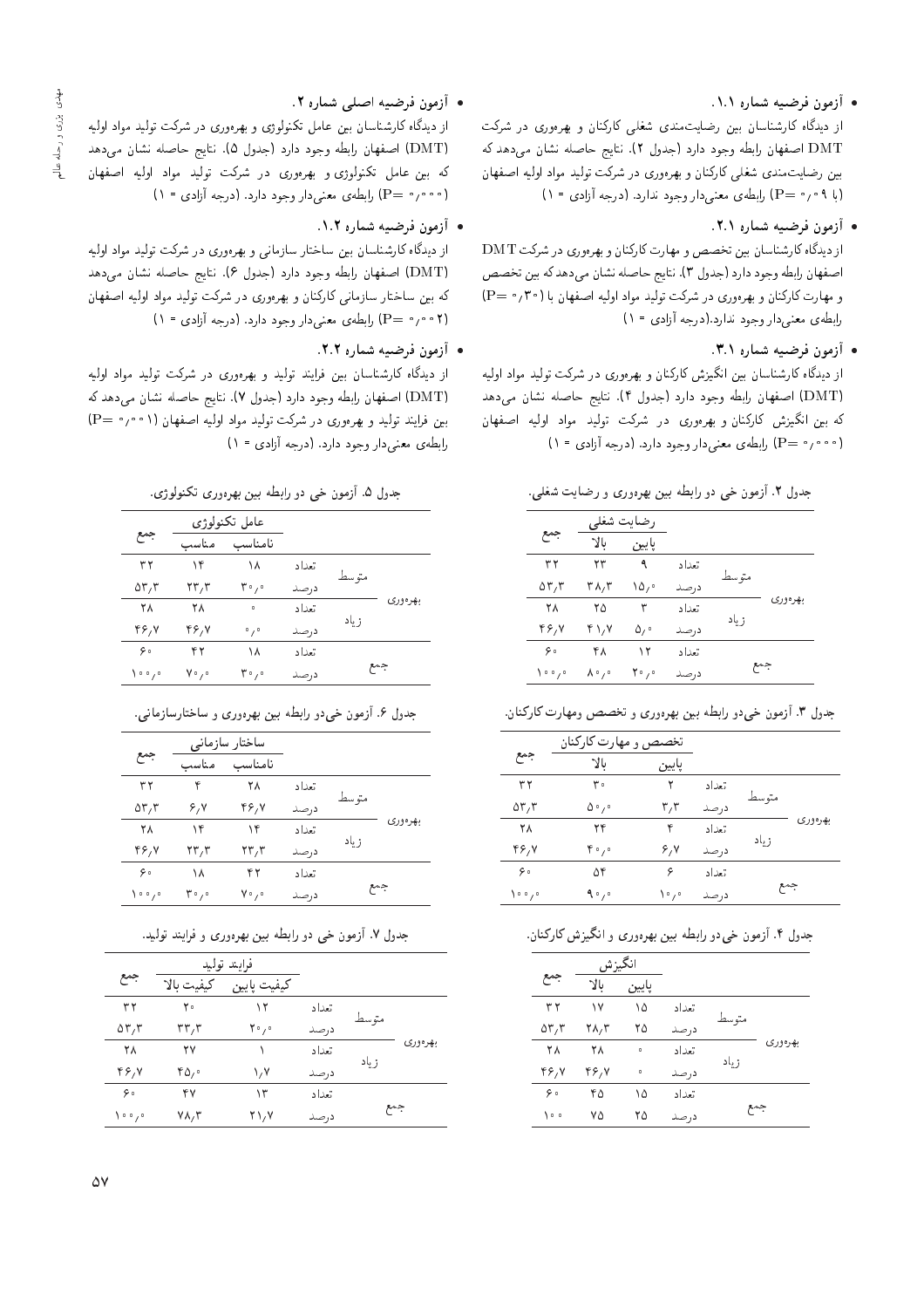| جدول ۸. آزمون خي دو رابطه بين بهرهوري ومديريت توليد. |  |
|------------------------------------------------------|--|
|------------------------------------------------------|--|

|          |       |       | مديريت توليد |                             |                                |
|----------|-------|-------|--------------|-----------------------------|--------------------------------|
|          |       |       | کم خاصیت     | مؤثر                        | جمع                            |
|          |       | تعداد | ٩            | ۲۳                          | ۳۲                             |
|          | متوسط | درصد  | ۰۵٬۰         | ۳۸٬۳                        | $\Delta \mathbf{r}/\mathbf{r}$ |
| بهره وري |       | تعداد | ۲            | ۲۶                          | ۲۸                             |
|          | ز باد | درصد  | ۳٫۳          | ۴۳٫۳                        | ۴۶٬۷                           |
|          |       | تعداد | ۱۱           | ۴۹                          | ه ۶                            |
| جمع      |       | درصد  | ۱۸,۳         | $\lambda \lambda / \lambda$ | ۰,۰۱ (                         |
|          |       |       |              |                             |                                |

جدول ۹. آزمون خي دو رابطه بين بهرهوري و دانش فني.

|              |            | دانش فنی    |       |       |         |
|--------------|------------|-------------|-------|-------|---------|
| جمع          | كيفيت بالا | كيفيت پايين |       |       |         |
| ۳۲           | ٢٥         | ۱۲          | تعداد |       |         |
| $\delta r/r$ | ۳۳,۳       | ۰٫ م۲       | درصد  | متوسط |         |
| ۲۸           | ۲۶         | ۲           | تعداد |       | بهرەورى |
| ۴۶٬۷         | ۴۳٫۳       | ۳٫۳         | درصد  | ز یاد |         |
| ه ۶          | ۴۶         | ۱۴          | تعداد |       |         |
| ۰,۰۱ (       | 76, Y      | ۲۳٫۳        | درصد  |       | جمع     |
|              |            |             |       |       |         |

| جدول ۱۰. توزیع فراوانی سن درکارکنان شرکت DMT. |  |
|-----------------------------------------------|--|
|-----------------------------------------------|--|

|     | تعداد | ميانگين         | انحراف معيار                                                     | كمسنه | ىيشىنە |
|-----|-------|-----------------|------------------------------------------------------------------|-------|--------|
|     | ۱۷    | ۳٫۳۴۵۲          | 79707,0                                                          | ۲٬۵۵  | ۳٬۷۴   |
| ۲   | ۳۴    | ۲,۳۳۸۵          | ۰٫۰۵۰ ۳                                                          | Y, 9  | ۴٫۰۶   |
| ٣   | ٩     | ۳, ۱۳۲۸         | $\mathbf{Y} \mathbf{V} \cdot \mathbf{\Lambda} \mathbf{\Delta}$ , | ۲٬۹۱  | ۳٬۵۴   |
| جمع | ه ۶   | $r, r \cdot 90$ | $rrq \cdot \Delta$                                               | ۲٬۵۵  | ۶٫۰۶   |

#### • آزمون فرضيه شماره ٣.٢.

از دیدگاه کارشناسان بین مدیریت تولید و بهرهوری در شرکت تولید مواد اولیه (DMT) اصفهان رابطه وجود دارد (جدول ۸). نتايج حاصله نشان مىدهد كه بین مدیریت تولید وبهرهوری در شرکت تولید مواد اولیه اصفهان (P= ۰٫۰۳) رابطهي معنىدار وجود دارد. (درجه آزادي = ١)

• آزمون فرضيه شماره ۴.۲.

از دیدگاه کارشناسان بین دانش فنی و بهرهوری در شرکت تولید مواد اولیه (DMT) اصفهان رابطه وجود دارد (جدول ۹). نتايج حاصله نشان مى دهد كه بین دانش فنی و بهرهوری در شرکت تولید مواد اولیه اصفهان (۶۰۰م - P=) رابطهى معنى دار وجود دارد. (درجه آزادى = ١)

• أزمون فرضيه شماره ١.٣.

بین سن کارکنان و بهرهوری در شرکت تولید مواد اولیه (DMT) اصفهان رابطه وجود دارد (جدول ١٠). نتايج أزمون نشان مي دهد كه بين سن كاركنان و بهرهوري در شركت توليد مواد اوليه اصفهان (با ٢١/ ° =P) رابطهى معنى دار وجود ندارد.  $(1 = x)$  (درجه آزادی $(1)$ 

• آزمون فرضيه شماره ٢.٣.

بين سابقهى كاركاركنان وبهرهورى در شركت توليد مواد اوليه (DMT) اصفهان رابطه وجود دارد (جدول ١١). نتايج آزمون نشان مىدهد كه بين سابقه كاركنان

جدول ۱۱. توزیع فراوانی سابقه کارکارکنان شرکت.

| ببشينه | كمينه | انحراف معيار | ميانگين         | تعداد |     |
|--------|-------|--------------|-----------------|-------|-----|
| ۳,۷۴   | ۲٬۵۵  | 4.16.7       | ۳٫۳۶۹۳          | ٩     |     |
| ۴٫۰۶   | 7, VT | ۲۵۱۲۱,۰      | $r_r$ . $\circ$ | ۳۴    | ۲   |
| ۳٬۶۷   | ۲٬۹۳  | ۲۵۰۸۱,۰      | 3,889           | ١٧    | ٣   |
| ۴٫۰۶   | ۲٬۵۵  | rr10.00      | $r, r \cdot 10$ | ه ۶   | جمع |

جدول ١٢. توزيع فراواني تحصيلات كاركنان شركت.

|            | تعداد |                 | ميانگين انحراف معيار كمينه |                | بيشينه |
|------------|-------|-----------------|----------------------------|----------------|--------|
| ليسانس     | ۵۳    | ۲٬۲۹۹۵          | ۲۴۳۹۴٫۰                    | ۵۵ /۲          | ۶٫۰۶   |
| فوق ليسانس |       | ۳٫۳۸۵۷          | ۰٬۲۸۴۲ (                   | $\mathsf{r}_1$ | ۳٫۵۷   |
| جمع        | ه ۶   | $r, r \cdot 90$ | TT1.00                     | ۵۵ /۲          | ۶٫۰۶   |

جدول ١٣. توزيع فراواني رشته تحصيلي كاركنان شركت.

| سشىنە | كممنه | انحراف معيار | ميانگين  | تعداد |               |
|-------|-------|--------------|----------|-------|---------------|
| ۶٫۰۶  | ۲٬۵۵  | ۰, ۲۸۲۸۹     | ۰۵ ۲/۳۱۰ | ۲۰    | مديريت صنعتى  |
| ۲٫۵۰  | ۲٬۹۸  | ۲۴۶۴۳٫۰      | ۳٫۱۹۴۶   | ۵     | مهندسي شيمي   |
| ۳٬۷۴  | ۲٫۹۳  | ۰٬۳۶۰ م      | ۳٬۲۷۵۰   | ٨     | مهندسی مکانیک |
| ۳٬۷۳  | 7, V۳ | ۰٬۵۷۰ تا     | ۳٫۳۴۰۳   | ۲۷    | غيره          |
| ۴٫۰۶  | ۲٬۵۵  | rr10.00      | ۲٫۳۰۹۵   | ه ۶   | جمع           |
|       |       |              |          |       |               |

و بهرهوری در شرکت تولید مواد اولیه اصفهان (با ۵٫۸۳ =P) رابطهی معنی دار  $(1 = c)$ وجود ندارد. (درجه آزادی

 $\mathbf{F} \cdot \mathbf{Y}$ " فرضيه شماره  $\mathbf{F} \cdot \mathbf{Y}$ 

بین تحصیلات کارکنان و بهرهوری در شرکت تولید مواد اولیه (DMT) اصفهان رابطه وجود دارد (جدول ١٢). نتايج آزمون نشان مىدهد كه بين تحصيلات كاركنان و بهرهورى در شركت توليد مواد اوليه اصفهان (با ۵۱/۰) وإبطهى معنى دار وجود ندارد. (درجه آزادي = ١)

. • آزمون فرضيه شماره ۴.۳.

بین رشته تحصیلی کارکنان و بهرهوری در شرکت تولید مواد اولیه (DMT) اصفهان رابطه وجود دارد (جدول ١٣). نتايج أزمون نشان مى دهد كه بين رشته تحصیلی کارکنان و بهرهوری در شرکت تولید مواد اولیه اصفهان (با ۸۲؍ • p=) رابطهى معنى دار وجود ندارد. (درجه آزادى = ١)

# **۳**. أزمون تحليل واريانس متغيرهاي جمعيتشناختي

بهمنظور بررسی يكسان بودن يا متفاوت بودن متغير بهرورى براساس ويژگى هاى جمعیتشناختی در جامعهی مورد مطالعه، از آزمون تحلیل واریانس استفاده میشود. بدین منظور فرضیهی آماری زیر مورد ارزیابی قرار میگیرد: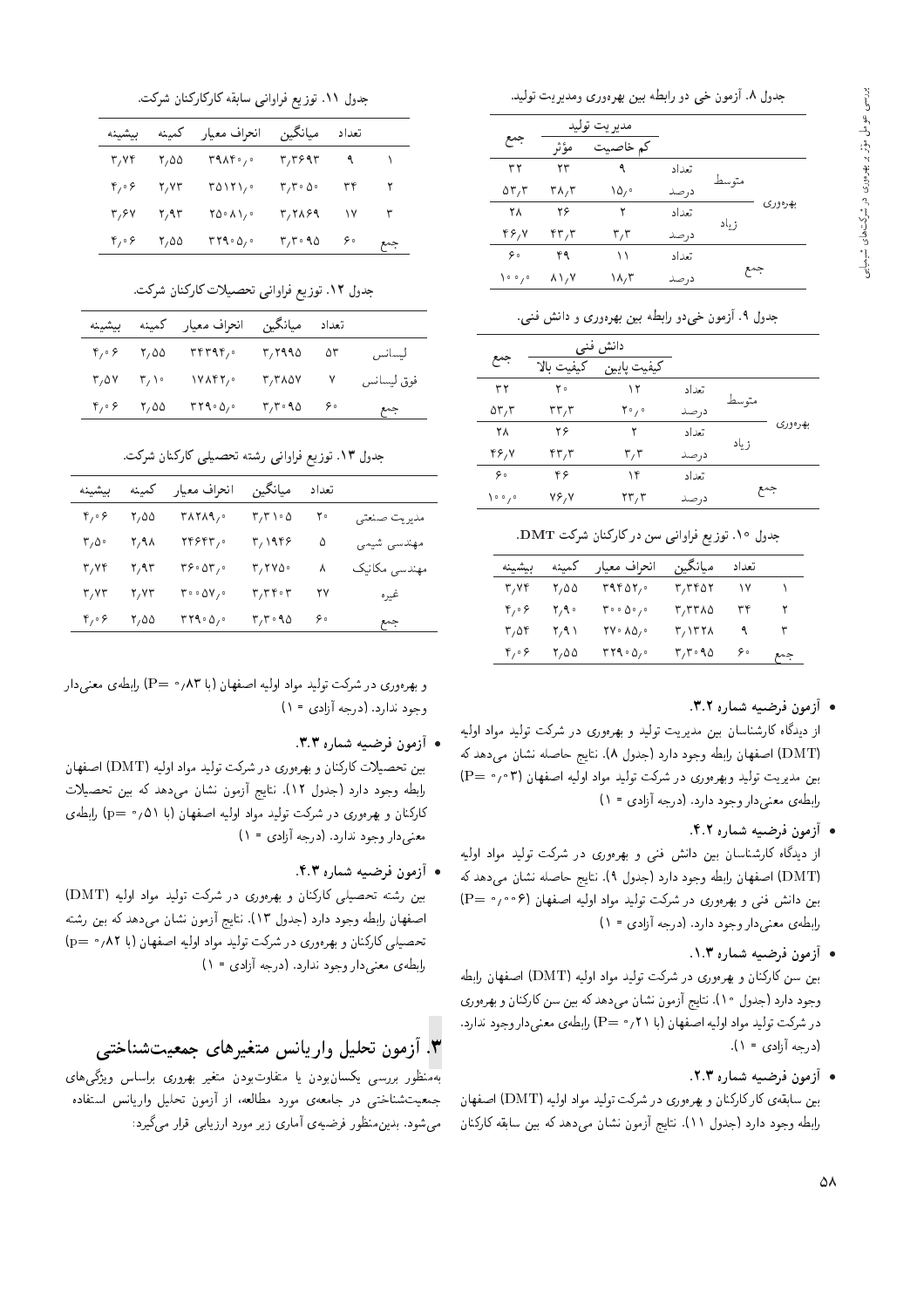$\mid$ رتبه میانگین بهرهوری در ابعاد مختلف (متغیرهای جمعیتشناختی)<br>. با هم برابر نیست.<br>.

# ۰۱.۳. تحلیل واریانس عوامل بر اساس رشته تحصیلی کارکنان

\_<br>جدول ۱۴ نشان مى،دهد كه ميانگين متغير بهرهورى، از نظر پاسخدهندگان براساس رشته تحصیلی یکسان نیست زیرا سطح معنیداری همه عوامل از ۰٫۰۵ بیشتر نیست و این بدان معناست که میانگین بهرهوری از دیدگاه پاسخدهندگان براساس نوع رشته آن ها متفاوت است.

# ۰۲.۳. تحلیل واریانس عوامل بر اساس سن کارکنان

\_<br>جدول ۱۵ نشان می0هد که میانگین متغیر بهرهوری، از نظر پاسخدهندگان براساس سن کارکنان یکسان است زیرا سطح معنیداری همه عوامل از ۰٫۰۵ بیشتر است و این بدان معناست که میانگین بهرهوری از دیدگاه پاسخدهندگان براساس سن آنها متفاوت نيست.

# ۰۳.۳ تحلیل وارپانس عوامل بر اساس سابقه کارکنان

\_<br>جدول ۱۶ نشان می0هد که میانگین متغیر بهرهوری، از نظر پاسخدهندگان براساس سابقه یکسان نیست زیرا سطح معنیداری همه عوامل از ۰٫۵۵ بیشتر نیست و این بدان معناست که میانگین بهرهوری از دیدگاه پاسخدهندگان براساس سابقه آنها متفاوت است. در جدول ۱۷ توزیع فراوانی متغیرها آورده شده است.

جدول ١۴. تحليل واريانس عوامل بر اساس رشته تحصيلي كاركنان ANOVA.

| سطح                              | اماره | ميانگين              | در حه | جمع     |            |
|----------------------------------|-------|----------------------|-------|---------|------------|
| معنی داری                        | F     | مجذورات              | آزادى | مجذورات |            |
| $\circ$ , $\circ$ o $\mathsf{Y}$ | 9,091 | $V, 9$ $\Lambda$ $V$ |       | 73,987  | بین گروهی  |
|                                  |       | 1, ۲ ۱ ۲             | ۲۶    | ۰۵ کا ۲ | درون گروهي |
|                                  |       |                      | ۲۹    | 55,484  | کل         |

جدول ١٥. تحليل واريانس عوامل بر اساس سن كاركنان ANOVA.

| سطح                              | اما, ہ                | ميانگين | در حه | جمع                            |            |
|----------------------------------|-----------------------|---------|-------|--------------------------------|------------|
| معنی داری                        | F                     | مجذورات | آزادي | مجذورات                        |            |
| $\cdot$ , $\wedge \wedge \wedge$ | $\cdot$ , ۳ $\cdot$ ۹ | ٬٫۶۳۷   |       | ハイハ                            | بين گروهي  |
|                                  |                       | ۰۶۰ م   | ۲۶    | $\Delta r$ , $\Delta \Delta 8$ | درون گروهي |
|                                  |                       |         | ۲۹    | 99,484                         | کل         |

جدول ١۶. تحليل واريانس عوامل بر اساس سابقه كاركنان ANOVA.

| سطح                               | اما, ہ | ميانگين   | در حه | جمع     |            |
|-----------------------------------|--------|-----------|-------|---------|------------|
| معنی داری                         | F      | محذورات   | ازادى | محذورات |            |
| $\circ$ , $\circ$ $\circ$ $\circ$ | 4,219  | 0,770     | ۵     | 78,170  | بين گروهي  |
|                                   |        | $\lambda$ | ۲۴    | ۲۹٫۲۹۲  | درون گروهي |
|                                   |        |           | ۲۹    | 55,467  | کلی        |

| درصد                               | فراوانىي |                        |                     |
|------------------------------------|----------|------------------------|---------------------|
| ه ۲                                | ۱۲       | کم                     | رضایت شغلبی کارکنان |
| $\Lambda \circ$                    | ۴۸       | زياد                   |                     |
| $\sum_{i=1}^{n}$                   | ۶        | پايين                  | تخصص ومهارت         |
| ۰٫۰                                | ۵۴       | بالا                   |                     |
| $\mathsf{r}\,\Delta_i\,$           | ۱۵       | يايين                  | انگيزه              |
| $\vee \varphi$                     | ۴۵       | بالا                   |                     |
| $V \circ \gamma \circ$             | ۴۲       | نامناسب                | ساختار              |
| ۰٫۰ م                              | ۱۸       | مناسب                  |                     |
| $Y \setminus Y$                    | ۱۳       | كيفيت يايين            |                     |
| $Y \wedge_Y Y$                     | ۲۷       | كيفيت بالا             | توليد و دانش فنبي   |
| $\lambda/\tau$                     | ۱۱       | کم خاصیت               |                     |
| $\lambda \setminus \lambda$        | ۴۹       | مؤثر                   | مديريت توليد        |
| $\mathsf{r}\mathsf{r}_i\mathsf{r}$ | ۱۴       | يايين                  | دانش فنى            |
| $Y \hat{Y}$                        | ۴۶       | γĻ                     |                     |
| $\sum_{i=1}^{n}$                   | ۶        | ۲۰ تا ۳۰ سال           |                     |
| $\lambda/\tau$                     | ۱۱       | ۴۰ تا ۴۰ سال           |                     |
| ۵۶,۷                               | ۳۴       | ۵۰ تا ۵۰ سال           | سن                  |
| $\lambda \Delta$                   | ٩        | ۵۱ تا ۶۰ سال           |                     |
| $\gamma/\gamma$                    | ۴        | $J \cup \Delta$ له سال |                     |
| $\lambda/\zeta$                    | ۵        | ۶ تا ۱۰ سال            |                     |
| $\mathcal{S}/\mathsf{V}$           | ۴        | ۱۱ تا ۱۵ سال           | سابقه کار           |
| $\Delta \cdot$ / $\cdot$           | ۳.       | ۱۶ تا ۲۰ سال           |                     |
| $\mathsf{Y} \mathsf{O}_\ell$       | ۱۵       | ۲۱ تا ۲۵ سال           |                     |
| $\mathsf{r}_\prime\mathsf{r}$      | ٢        | ۲۶ تا ۳۰ سال           |                     |
| $\Lambda\Lambda/\Gamma$            | ۵۳       | ليسانس                 | تحصيلات             |
| $\bigvee$                          | ٧        | فوق ليسانس             |                     |
| rr, r                              | ه ۲      | مديريت صنايع           |                     |
| $\lambda/\tau$                     | ۵        | مهندسي شيمي            | رشته تحصيلي         |
| $\mathcal{N}$ ۳                    | ٨        | مهندسي مكانيك          |                     |
| ۰ (۴                               | ۲۷       | غيره                   |                     |
|                                    |          |                        |                     |

جدول ١٧. توزيع فراواني متغيرها.

# ۴. نتیجهگی<sub>ر</sub>ی

در این قسمت به بحث و بررسی پیرامون نتایج به دست آمده می $\mathfrak{g}$ دازیم و سپس پیشنهادهایی در همین رابطه ارائه میشود.<br>۱. فرضیه اصلبی شماره ۱:

۰۱ قرصیه اصلی سماره ۱:<br>اساسهٔ

انجام ازمون حیدو درمورد رابطه بین بهرهوری و عامل نیروی استانی نسان<br>میری ایران این استان است. میدهد که بین عامل نیروی انسانی و بهرهوری در شرکت تولید مواد اولیه اصفهان<br>رابطهی معنی دار وجود دارد. رسالت استفادهی بهینه از نیروی انسانی (بهرهوری رابطهی معنی دار وجود دارد. رسالت استفادهی بهینه از نیروی انسانی ابهرهوری<br>.<br>. سروی استانی) از اهمیت حاصی برخوردار است، چرا نه آنر این سروی استانی<br>استگر میتوانید و استان استان استان برخی و ا با انگیزه و توان منذ باسد، می تواند سایر منابع سرتیت را هم بهرهور سازد. این<br>این اسکول ایران ایران تصریح کلی ایران کارستسی) یافته ی پژوهس با مطالعات در یکوری ۱۱ ° ۱۰ و داردر ( ۱۱ N ۱ ) همخوانی دارد.<br>.

#### ۰۱.۱ رضایت شغلی:

بین رضایت.مندی شغلمی کارکنان و بهرهوری در شرکت تولید مواد اولیه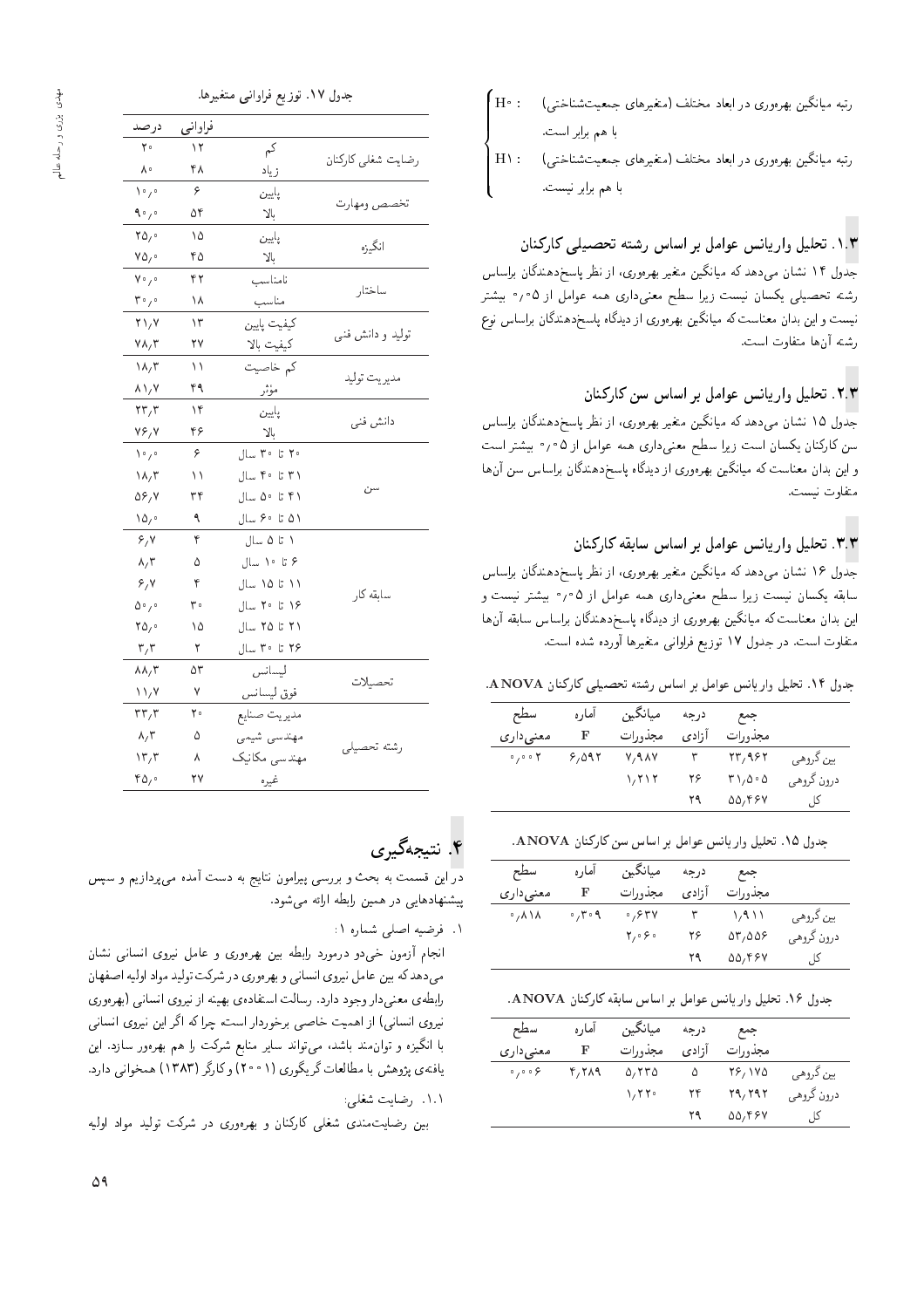(DMT) اصفهان از دیدگاه کارشناسان رابطه وجود دارد. انجام آزمون خىدو رابطه بین بهرهوری و رضایت شغلبی نشان دادکه بین رضایت شغلبی کارکنان و بهرهوری در شرکت تولید مواد اولیه اصفهان رابطهی معنیدار وجود دارد. این یافته با مطالعات طواری (۱۳۸۷) همخوانی دارد اما با یافتهی والترز (١٩٨٥) همخواني ندارد.

۰۲.۱ تخصص و مهارت كاركنان:

انجام أزمون خي دو رابطه بين بهرهوري و تخصص و مهارت كاركنان نشان داد که بین تخصص و مهارت کارکنان و بهرهوری در شرکت تولید مواد اولیه اصفهان رابطه وجود ندارد. لذا با وجود تخصص بالایبی که در شرکت تولید مواد اوليه (DMT) اصفهان وجود دارد، فرضيه ٢.١. رد مى شود و از نظر دارشناسان این تخصص و مهارت در افزایش بهرهوری شرکت تاتیرددار نیست؛<br>ازامات مسلمات است و این مسلمات میشود. لذا بايد به دنبال عواملي بودكه تخصص و مهارت كاركنان را تحت|لشعاع خود قرار دهد.

۳.۱. انگیزش کارکنان:

انجام أزمون خىدو رابطه بين بهرهورى و انگيزش كاركنان، نشان داد كه بین انگیزش کارکنان و بهرهوری در شرکت تولید مواد اولیه اصفهان رابطهی معنى دار وجود دارد. اين يافته با مطالعات فرشادفر (١٣٨٨) همخواني دارد.

٢. فرضيه اصلي شماره ٢:

انجام أزمون خيدو رابطه بين بهرهوري و تكنولوژي، نشان داد كه بين عامل تکنولوژی و بهرهوری در شرکت تولید مواد اولیه اصفهان رابطهی معنی دار وجود دارد. بی شک تکنولوژی یکی از مهم ترین محورهای توسعه اقتصادی و اجتماعی است و روند شتابان پیشرفت و تاتیرات آن بر زندگی انسانها در دهههای اخیر<br>است قرآن استفرانستیم استفرانستیم استفرانستان استفرانستیم اهميت أن را بيش از پيش هويدا ساخته است. اين يافته با مطالعات ميكتا و مولدر (۲۰۰۳) همخوان<sub>ی</sub> دارد.

۰۱.۲ ساختار سازمانی:

انجام أزمون خي دو رابطه بين بهرهوري و ساختار سازماني، نشان مى دهد كه بين ساختار سازماني و بهرهورى در شركت توليد مواد اوليه (DMT) اصفهان رابطهى معنىدار وجود دارد.

٢.٢. فرايند توليد:

با انجام أزمون خىدو رابطه بين فرايند توليد و بهرهورى در شركت توليد مواد اوليه (DMT) اصفهان رابطهى معنىدار وجود دارد. براى ارتقاء بهرهورى بايد كيفيت فرايند توليد ارتقاء يابد وكيفيت فرايند توليد جز با افزايش همه عناصر أن از جمله كيفيت روابط كاركنان و مديريت و ماشين آلات و... ارتقاء نمى يابد.

٣.٢. مديريت توليد:

انجام آزمون خي دو رابطه بين بهرهوري و مديريت توليد، نشان مى دهدكه بين مديريت توليد و بهرهوري در شركت توليد مواد اوليه اصفهان رابطهي معنى دار وجود دارد. توجه به اصول و مفاهیم مدیریت تولید و عملیات در واحدهای صنعتبی، و همزمان با آن تشخیص مسائل و مشکلات مدیریتبی و مهندسی شركت ها و شيوه هاي حل مسائل با جديدترين تكنيك علمي ضروري است. بايد با تلفيقى صحيح عوامل توليد هزينهها راكاهش و سود را افزايش داد تا بتوان هرگونه توسعه را در درجهى اول از محل رشد عوامل بهرهورى و نه از محل به كارگيرى سرمايهى جديد انجام داد. اين يافته با مطالعات فرشادفر (۱۳۸۸) و طواري (۱۳۸۷) و پلې لاک (۲۰۰۰) همخواني دارد.

- ۴.۲. دانش فنی:
- انجام آزمون خیدو رابطه بین بهرهوری و دانش فنی نتایج نشان داد که بین مدیریت تولید و بهرهوری در شرکت تولید مواد اولیه اصفهان رابطه ی معنی دار وجود دارد. ارتقاء دانش فنبي و اصلاح فرايند توليد در جهت صرفهجويبي در زمان و استفادهٔ بهینه از نیروی انسانی و ماشین|لات فطعا موجب افزایش<br>مصدر استفادهٔ بهینه از ساختار اسلامات .<br>. بهردوری حواهد سد. این یافته با مصالعات میکنا و مولدر ( ۱ ° ° ۱ ) همخوانی<br>ا دارد.
	- ٣. فرضيه اصلي شماره ٣:

انجام أزمون خىدو و أزمون أنوا درخصوص رابطه بين بهرهورى و ويژگى&اى جمعیتشناختی، نشان دادکه بین عامل جمعیتشناختی و بهرهوری در شرکت توليد مواد اوليه (DMT) اصفهان رابطهى معنى دار وجود دارد.

٠١.٣ سن كاركنان:

نتایج به دست آمده از بین کارشناسان مورد بررسی نشان میدهد که بیشترین فراوانی سنی مربوط به افراد ۴۱ تا ۵۰ سال و پس از آن بهترتیب سنین ۳۱ تا ۴۱ و ۲۰ تا ۳۰ سال کارکنان است. بنابراین بین سن کارکنان و بهرهوری در شرکت تولید مواد اولیه اصفهان رابطهی معنیداری وجود ندارد و آزمون فرضيه شماره ٣ رد مي شود. اين يافته با مطالعات كوگل (٥ ° ٢٠) و هارادا (١ - ٢٥ ) همخوانی دارد.

.**٢**.٣ سابقه کار:

نتایج مربوط به میزان سابقه کارِ کارشناسان شرکت حاکی است که بیشترین<br>تا این مسیح است کاربان ۱۸۸۵ و میلی است آ فراوانی مربوط به سابقه کار افراد ۱۶ تا ۲۰ سال و پس از آن بهترتیب ۲۱ تا ۲۵ سال، ۶ تا ۱۰ سال، ۱ تا ۵ ساله، ۱۱ تا ۱۵ سال و در آخرین مرحله افراد ۲۶ تا ۳۰ سال قرار گرفتهاند. بنابراین بین سابقهی کار کارکنان و بهرهوری در شركت توليد مواد اوليهى اصفهان رابطهى معنى دار وجود ندارد و اين فرضيه نيز رد مي شود. اين يافته با مطالعات مقدس (١۶٨١) همخواني ندارد.

٣.٢. تحصيلات:

نتايج حاكي از آن است كه از بين كارشناسان مورد بررسي بيشترين فراواني میزان تحصیلات مربوط به کارکنان با مدرک تحصیلی لیسانس و پس از<br>آن مدرک تحصیلی فوق[یسانس است. بنابراین بین تحصیلات و بهرهوری در شرکت تولید مواد اولیه اصفهان رابطهی معنی دار وجود ندارد. این یافته در سرنت نولید مواد اولیه اصفهان رابطهی معنی دار وجود ندارد. این یافته<br>استانامه منام TOkt |=yxDi=} =@ =t= OQ=O |v=wNty 1384 |JwQ |tqe C=ar=]t =@ (١٣٨١) و اميني (١٣٨١) همخواني ندارد.

۴.۳. رشته تحصیلی:

نتایج نشان میدهد که بین رشتهی تحصیلی کارکنان و بهرهوری در شرکت توليد مواد اوليه اصفهان رابطهى معنى دار وجود ندارد.

# ۰۱.۴ محدودیتهای پژوهش

- <u>۱</u>. عدم وجود شاخص استاندارد یا نرخ متوسط صنعت برای بهرهوری شرکت تولید  $\psi$ مواد اوليه (DMT) اصفهان
- ۲. رقابت های موجود در صنعت و عدم امکان استفاده از اطلاعات دقیق شرکت  $\cdot$ اصفهان $\cdot$
- F. نتايج حاصل از تحقيق حاضر احتمالاً با توجه به شرايط سازمان فابل تعميم به<br>- المسلمات المسلمات المسلمات سایر سازمانهای مشابه نیست.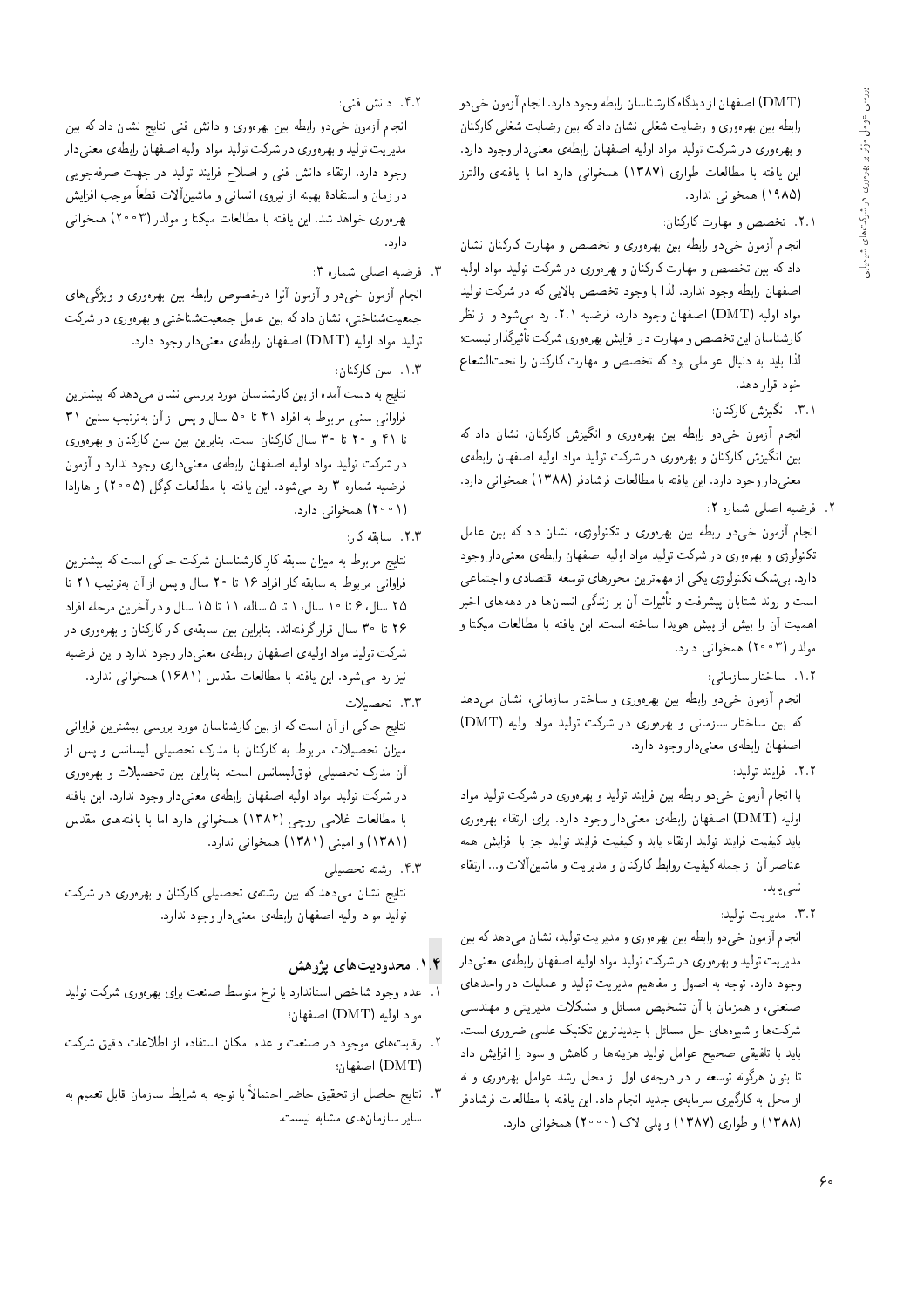# ۲.۴. پیشنهادهای مؤثر

<sub>ن</sub>همنظور ایجاد زمینههای مناسب برای رفع نارسایی۵ای موجود و نیز دست،یابی به موارد مورد تقاضای وضعیت مطلوب، پیشنهادهای زیر ارائه میشوند:<br>به پارامترهای حقوق و دستمزد، زندگی شخصبی و روابط کارکنان ـمدیریت و

سایر عوامل رضایت شغلی بیشتر توجه شود. مدیران شرکت سعی کنند از تخصص و w XYND R= Ovvm |aU CmQW u=Q}Ot "OwW xHwD QDW}@ |reW C}=[Q pt=waQ}=U |=Q@ "Ovvm xO=iDU=umtt |xw}W u} QDy@ x@ CmQW h=Oy= |=DU=Q QO u=vmQ=m CQ=yt افزایش انگیزش کارکنان روش ساختن و زایاکردن کار، هدفگذاری مؤثر، قدردانی از تلاش های افراد و ستایش پیشرفت ها و رفتار درست در شرکت انجام بذیرد.

تلاس&ی افراد و سنای*س* پیسرفت& و رفتار درست در سرتب انجام پدیرد.<br>مسلمان پیستهاد می سود در ساحبار سازمانی سرنب بازندری سود و برای ارتفاء بهرهوری<br>. و کشف نارسایی های ساختاری نهفته در شرکت که از زاویه دید مدیریت پنهان مانده اقدام جدی صورت پذیرد. با برنامهریزی آموزش کارکنان در سه سطح اولیه،

تکمیلی و ارتقاء مهارت، هم بر مهارت فنمی و تخصصی کارکنان افزوده میشود و<br>هم در جهت ارتقاء کیفیت گامهای مؤثرتری برداشته میشود. ارتقاء دانش فنی و هم در جهب ارتفاء نیفیت نامهای موتربری برداسته می سود. ارتفاء دانس قمی و<br>اسلامات کناره کو سرمنا کو است سوار الماره سود و سرمنا کشار گیرد. نتایج حاصل از مطالعه نشان می دهد که بین ویژگی های جمعیتشناختی نظیر سن كارشناسان. سابقه و تحصيلات با بهرەورى در شركت توليد مواد اوليه اصفهان رابطهي معنى دار وجود ندارد. لذا ييشنهاد مى شود مديريت بدون توجه به سن، سابقه و تحصيلات افراد مى تواند با اجراى طرح هاى انگيزش لازم و ايجاد انگيزشى مناسب در کارکنان، از طریق اعطای یاداش های مادی و معنوی، تفویض اختیارات ایجاد .<br>فضای دوستانه و روابطی میتنی بر همکاری بین کارکنان و خود کلیه کارکنان انگیزش فصای دوستانه و روابطی مبتنی بر همداری بین دارندان و حود دبیه دارندان آنگیزش<br>مسئول است از این مسئول از این مسئول است. |=Qw Ov=wD|t Q}@=OD u}= "OwW `k=w QF wt |QwxQy@ Ow@y@ QO w OQw; OwHw x@ |QDW}@ - سن، تحصیلات، سابقه و... تارتنان را سنوین تند با وظیفهی خود را با اطمینان و<br>اسماعات استفاده اعتماد به نفس انجام دهند.

پانوشتها

- 1. di methyl terphethalate
- 2. elliot grossman
- 3. george sadler
- 4. American productivity center (APC)

Aeferences) منابع

- 1. Abzari, Mehdi & Dalvi, MohammadReza,Management o f organizational culture(Concepts, Models, Change) with Exellence Approach, F, Tcompany.First printing (In Persain).
- 2. Rezaian,Ali,Principles of Organizational Behavior Management,Samt publication,Eighth Edition (In Persain) (1386).
- 3. Druckcr, P.F., Managing for the Future, Philadelphia Penguin Books (1992).
- 4. Hashemi,Seyyed Mohsen.Paper proposals of the Sixth National Conference.Tehran University (In Persain)(DAY Mounth 1387).
- 5. Kopelman, R.E., Managing Productivity in Organizations: A Practical People Oriented Perspective, Philadelphia, mc Graw half (1986).
- 6. Proseedings of the first national congress of industrial engineering productivity.Missing of Heavy (In Persain)(1371).
- 7. Suri, G.K. and Kumar, J., Research of Productivity, New Delhi, National Productivity Council (1989).
- 8. Rashidi,Ali. How to determine the types of exchange rate regimes exchange in the world.ettelaat magazine (In Persain) (mehr1371)
- 9. Shen, G.C., Productivity Measurement and Analysis, Tokyo, Asian Productivity Organization (1993).
- 10. Moghddas, Aliasghar & Ahmadi, KHadijeh, The sociological study of factors affecting the productivity of staff of government agencies in Shiraz. Journal of Social Sciences, Shiraz University of humansz.period 19 .number 1 (In Persain)(1381).
- 11. Schermerhorn, J.R., Management for Productivity, New York, john Wiley & sons (1993).
- 12. Farshadfar ,Zahra.Factors affecting labor productivity in industry and agriculture cooperatives in Kermanshah Province.cooperation.twentieth year.number 202&203 (In Persain)(1388).
- 13. GHolizade, Mohammadhosein & Abbasi, Reza. Measure and analyze the factors affecting the productivity of the tea processing industry. Agricultural Economics and Development. Seventeenth year.number 67 (In Persain)(1388).
- 14. Tavari. Mogtaba & Sookhakeyan,MohammadAli & Mirnejad, SayyedAli. Valvyt identify categories of factors affecting labor productivity using techniques MADM.Industrial management publication.period 1.number 1 (In Persain)(1387).
- 15. Mirghaffori, Sayyed Habiballah & Sayyadi, Hossein.Identication, Analisis, Ranking the factors affecting the productivity of teachers, Yazd Province studied teachers. Journal of Educational Psychology.SHahid CHamran University (In Persain)(1387).
- 16. Amini, Alirezza & Yazdipoor,Farzaneh. Analysis of factors affecting energy efficiency in large industrial sites in Iran. Journal of Economic (In Persain)(1387).
- 17. Amirteymoori, Somayyeh & KHaleleyan, Sadegh. Factors affecting the productivity of capital in the agricul-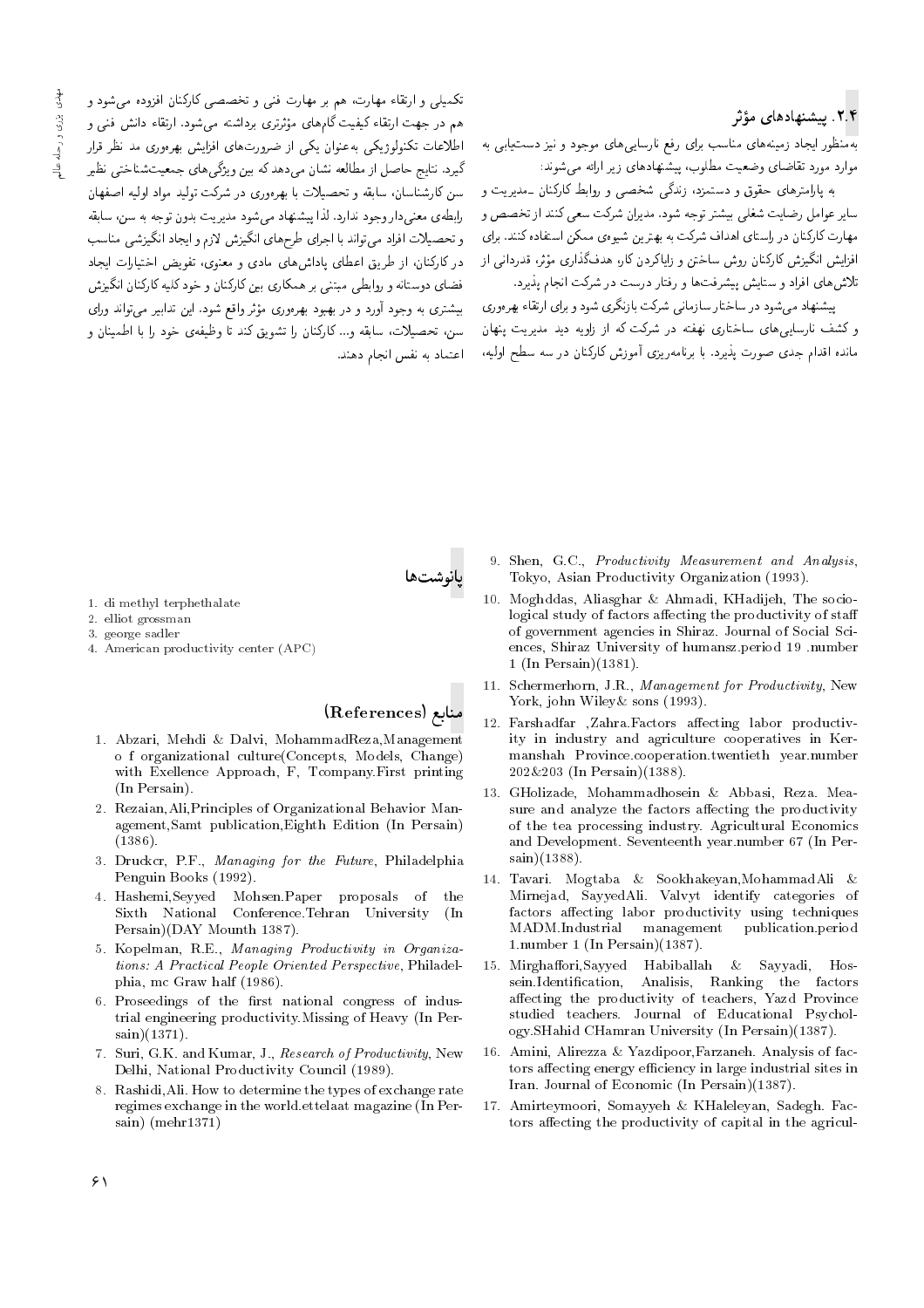tural sector of Iran. Agricultural Economics and Development.16year.number61 (In Persain) (1387).

- 18. GHolami Roochi, Mohammad naghi & Mirmohammad-Sadeghi, Javad & Dehghani, AbbasAli. Analysis of Factors Affecting Total Factor Productivity of Rural Small Industries covered Isfahan Agricultural Jihad. Science and Technology of Agriculture and Natural Resources.9year.number 1 (In Persain) (1384).
- 19. Kargar.GHolaAli & GHoodarzi, Mahmood & Asadi, Hasan, & Honari.Habib, Sport mode analysis in determining the factors affecting the productivity of expert opinions and Productivity Model. Journal of motion.Number 28 (In Persain) (1383).
- 20. Moghddas,Aliasghar & Ahmadi, KHadijeh, The sociological study of factors affecting the productivity of staff

of government agencies in Shiraz. Journal of Social Sciences, Shiraz University of humansz.period 19 .number 1 (In Persain) (1381).

- 21. Debabrata, T. \Patterns of research productivity in the business ethics literature: Insights from analyses of bibliometric distributions", Journal of Business Ethics, (2011).
- 22. Lam, P.L. and Lam, T. "Total factor productivity measures for Hong Kong telephone", Telecommunications Policy, 29, pp. 53-68 (2005).
- 23. Gunasekaran, A., Korukonda, A.R., Virtanen, I. and Yli-Olli, P. "Improving productivity and quality in manufacturing organizations", International Journal of Production Economics, p.36 (1994).